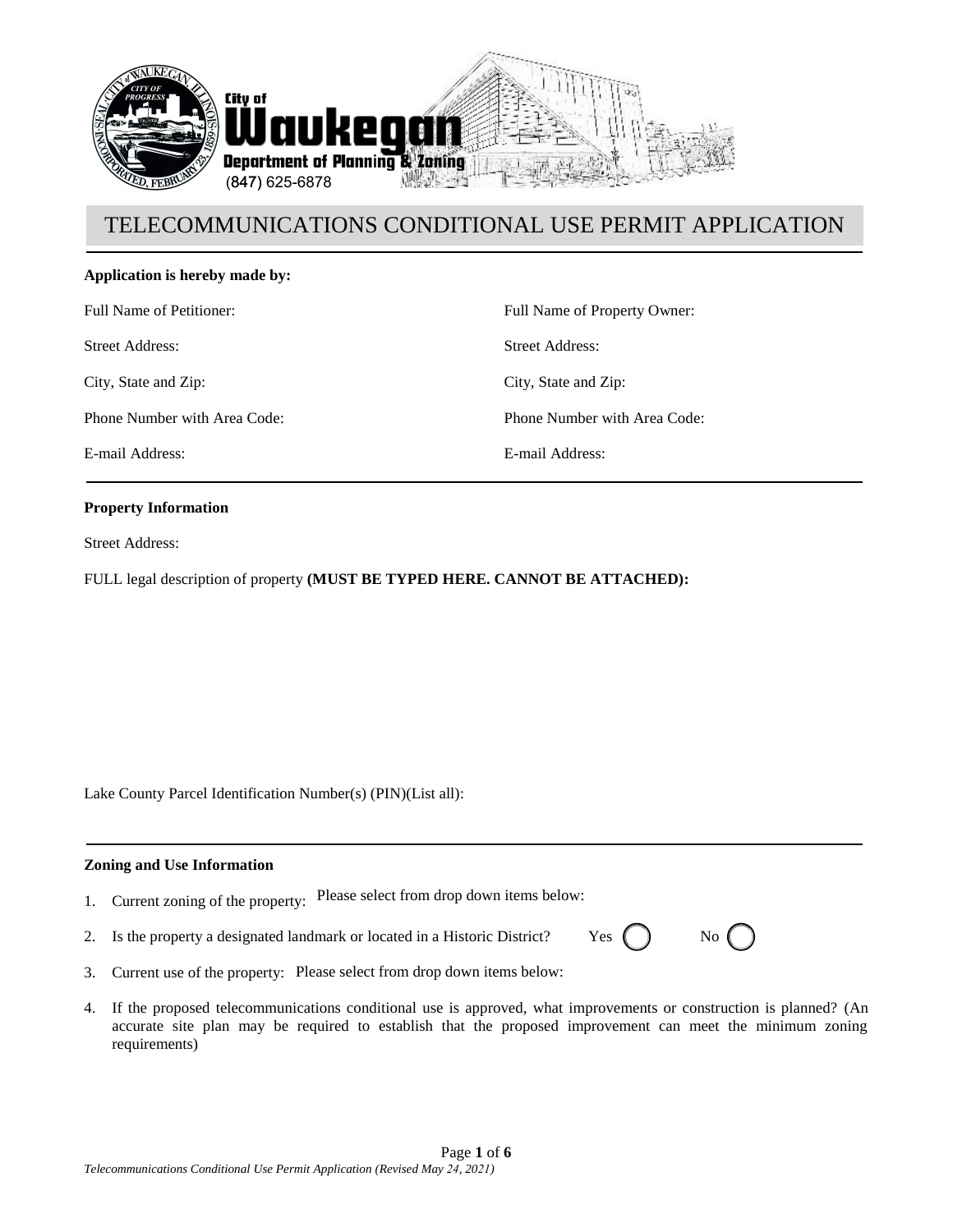#### **Findings of Fact**

The City of Waukegan Zoning Ordinance requires that the Development Commission take into consideration the factors listed below in making its recommendation to the City Council. As the applicant, you must demonstrate why the proposed telecommunications conditional use is appropriate. The burden of proof for a telecommunications conditional use rests with the applicant. Each of the questions below must be addressed as part of the application. If you do not believe a particular factor does not apply to the property in question, indicate "Not applicable" AND EXPLAIN WHY it does not apply.

- 1. What is the height of the proposed tower?
- 2. Describe how the establishment, maintenance, or operation of the telecommunications conditional use will not be detrimental to, or endanger the health, safety, morals, comfort, or welfare of the general public. *For example, what measures will you take to minimize any harmful or negative aspects that result from the proposed telecommunications conditional use that may impact neighbors? Please note that "neighbors" can mean adjacent landowners, land uses, and the larger neighborhood area.*
- 3. Describe how the proposed telecommunications conditional use will not have an adverse effect on the value of adjacent properties.
- 4. What is the proximity of the proposed tower to residential structures and/or the buildable area of residential districts? "Buildable area" is defined as the area of the lot remaining after the minimum open space and/or yard requirements of the underlying district have been complied with.
- 5. Current regulations require that all new cellular towers accommodate at least three (3) antenna/transmitter devices. How many carriers would be able to co-locate on your tower and at what heights? Keep in mind that the City of Waukegan has never received an application for co-location lower than 100'-0".
- 6. What is the nature of uses on adjacent and nearby properties?
- 7. Please describe the surrounding tree coverage and foliage. If there is little or no tree coverage in the surrounding area, stealth design of the cellular tower may be required.
- 8. Please describe the surrounding topography.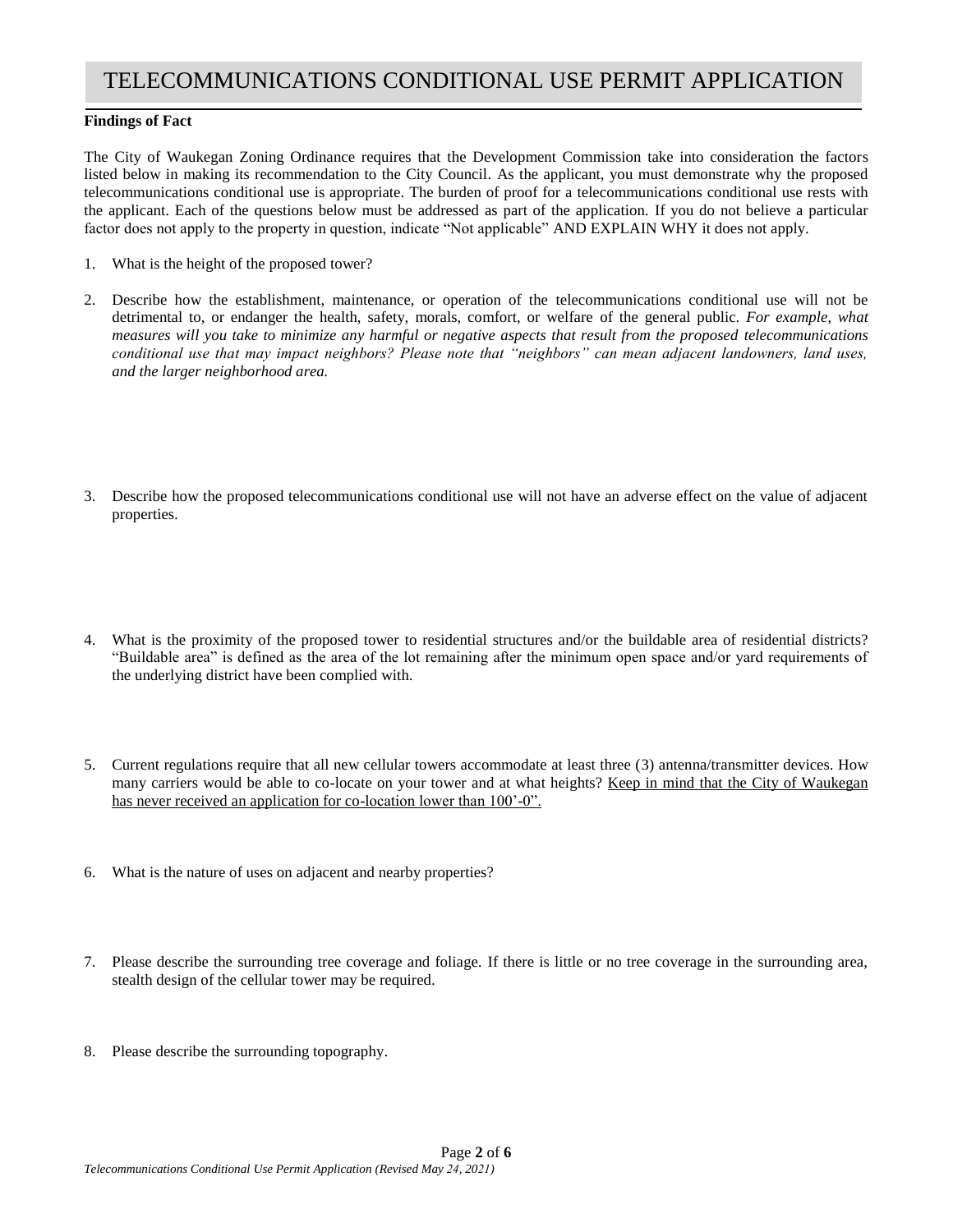- 9. Are any buildings or structures proposed at this site? If so, please describe the overall height, size, material, character and location of the building on the site. *A site plan may be required. You may use this site plan as part of your response to this question. A site plan is helpful because it allows you to demonstrate visually how you will conform to the regulations. Not all requirements can be shown on a site plan, however. In addition to the site plan, a written explanation of how you will conform to these regulations and standards is necessary.*
- 10. Please describe the tower (including color), with particular reference to design characteristics that have the effect of reducing or eliminating visual obtrusiveness.
- 11. Please provide an inventory of any existing towers and antennae that you own and/or utilize in the City of Waukegan and within one (1) mile of the City of Waukegan's corporate limits, including specific information about the location, height, and design of each tower/antenna.
- 12. According to Section 4.15-3, paragraph 4, of the Waukegan Zoning Ordinance, *"All towers must first be considered on property owned or controlled by the City. Evidence must be submitted to demonstrate that no existing property owned or controlled by the City is suitable for such tower or antennae. If no such property exists, the tower must then be considered on property owned or controlled by the County of Lake, Waukegan Park District, Waukegan School District, or any township located within the corporate limits of the City of Waukegan."* Evidence shall include (at a minimum) a letter to the City, County of Lake, Waukegan Park District, Waukegan School District, or Township expressing the applicant's interest. If the City, County of Lake, Waukegan Park District, Waukegan School District, or Township are not interested in locating the applicant's tower on their property, a letter from them stating such shall be included.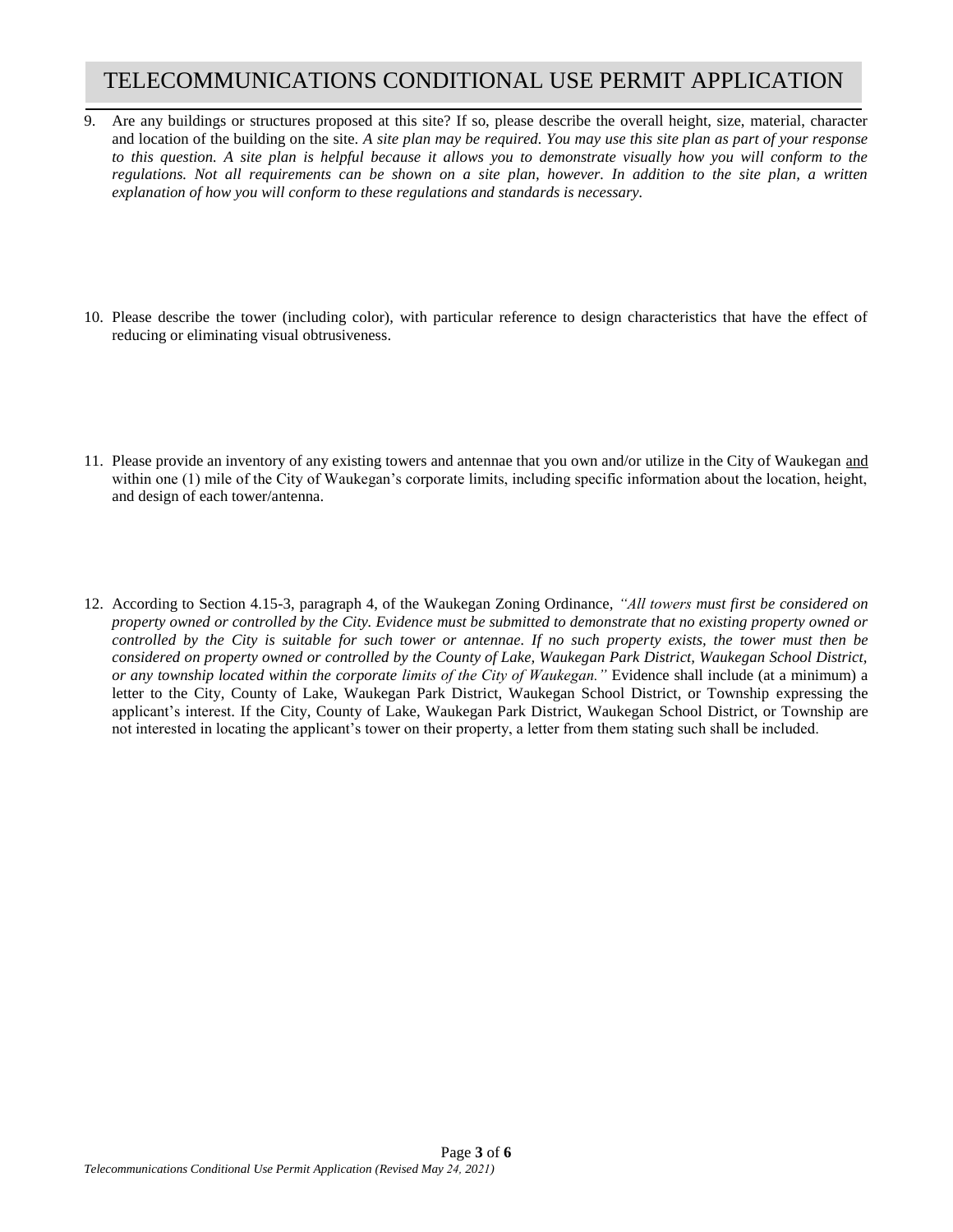#### **Signatures and Notary Seal**

I (We) certify that all of the above statements and statements on any documents or drawings submitted herewith are true to the best of my (our) knowledge and belief.

Name of Applicant Signature of Applicant and Date

Name of Property Owner Signature of Property Owner and Date

#### **SIGNATURE BY THE PROPERTY OWNER GRANTS ACCESS TO THE PROPERTY IN QUESTION TO THE CITY OF WAUKEGAN, ITS STAFF, COMMISSION AND CITY COUNCIL MEMBERS.**

**NOTARY**

STATE OF  $\overline{\phantom{a}}$ ) SS.

COUNTY OF )

I, the undersigned, a Notary Public, in and for said County, in the State aforesaid, DO HEREBY CERTIFY THAT

### (NAME OF APPLICANT)

is/are personally known to me, that said person(s) appeared before me this day in person and severally acknowledged that he/she/they signed and delivered the forgoing owners authorization above as his/her/their free and voluntary act for the uses and purposes herein set forth.

Given under my hand and Notary Seal, this day of day of  $\frac{1}{2}$ , 20 ... Signature of Notary Public - NOTARY SEAL -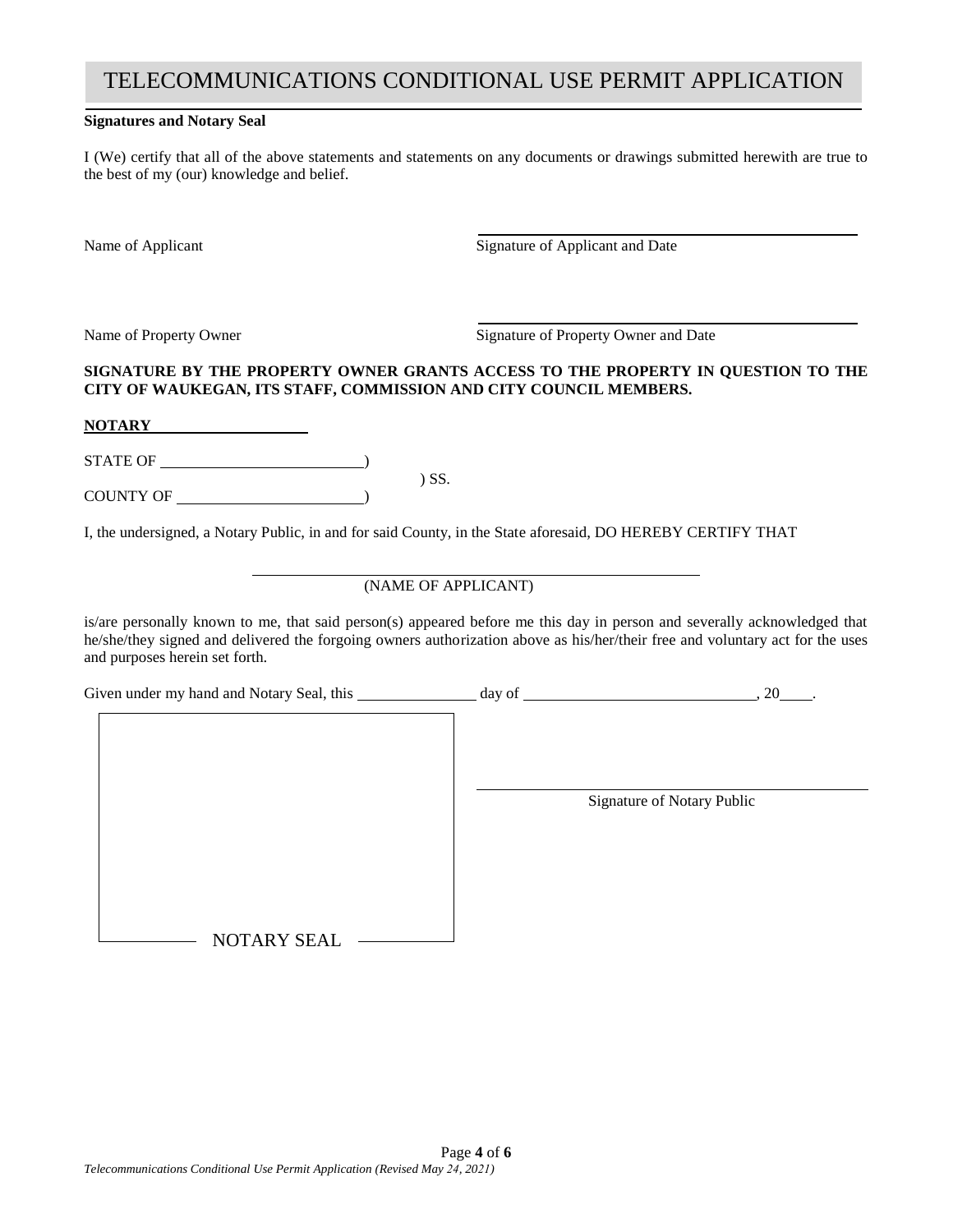#### **PROCEDURES**

- 1. Pre-Application Meeting. A pre-application meeting with the Department of Planning and Zoning is **MANDATORY** prior to the preparation of this application. The applicant and/or his representative are asked to review the application prior to this meeting so that any questions regarding what is required can be addressed.
- 2. Submittal Meeting. Applications are due **BEFORE** the 8th of the month in order to be placed on the Planning and Zoning Commission agenda for the following month. This allows for the required publication of notices and the mailing of notices to surrounding property owners. The applicant and/or his representative are required to schedule and personally attend the submittal meeting. Applications **WILL NOT** be accepted without scheduling a submittal meeting. Applications will also not be accepted if there is anything missing from the Attachment Checklist below. Missing information may postpone the hearing date of this application until the month after the following month. Staff shall review the application for completeness, to make certain that the application meets the requirements of the Zoning Ordinance, including the consideration of the proposed tower on government-owned property, and to issue a placard which the applicant must display on the subject property indicating the date and time of the public hearing.
- 3. Post Notification of Public Hearing. The applicant is responsible for and is **REQUIRED** by the Zoning Ordinance to post notification of the Planning and Zoning Commission's public hearing in a conspicuous place on the subject property facing the nearest improved street, not less than 15 days before the public hearing. This notification shall be posted on forms provided by the City of Waukegan Planning and Zoning Department.
- 4. Public Hearing. The applicant and/or his representative is **REQUIRED** to attend the Planning and Zoning Commission's public hearing whenever the proposed telecommunication conditional use is scheduled to be heard (the second Thursday of the month after the application is received, if received in complete form and prior to the  $8<sup>th</sup>$  of the month). Meetings are held in the City Council Chambers, 100 N. Martin Luther King, Jr. Avenue, Waukegan, Illinois, at 7:00 PM.
- 5. Community Development Committee Meeting. The applicant and/or his representative are **REQUIRED** to attend the Community Development Committee meeting. Meetings are held in the City Council Chambers, 100 N. Martin Luther King, Jr. Avenue, Waukegan, Illinois, on the first Monday of the month (and after the Planning and Zoning Commission public hearing) anytime between 5:00 PM and 7:00 PM.
- 6. City Council Meeting. If the Judiciary Committee forwards a recommendation, this application will be considered by the full City Council on the third Monday of the month at 7:00 PM.

#### **ATTACHMENT CHECKLIST**

Fifteen (15) hard copies of this application, Plat of Survey of subject property (prepared by an Illinois Registered Land Surveyor), proposed site plan, landscape plan, and specification sheets. Also required is a photographic study (simulation) depicting where within a one-block, four-block and one-mile radius any portion of the proposed tower or antenna can be seen from 6'-0" above grade. Three (3) photo simulations from three (3) different locations shall be submitted for each distance requested for a total of nine (9) photo simulations. One photo simulation shall also be provided from the right-of-way immediately adjacent to the subject property on which the tower and antenna will be erected.

One (1) electronic copy of this application, Plat of Survey, proposed site plan, landscape plan specification sheets, and photographic study on a CD.

One (1) hard copy of your studies completed to determine site viability.

Three (3) hard copies of an intermodulation study that provides a technical evaluation of existing and proposed transmissions and indicates all potential interference problems.